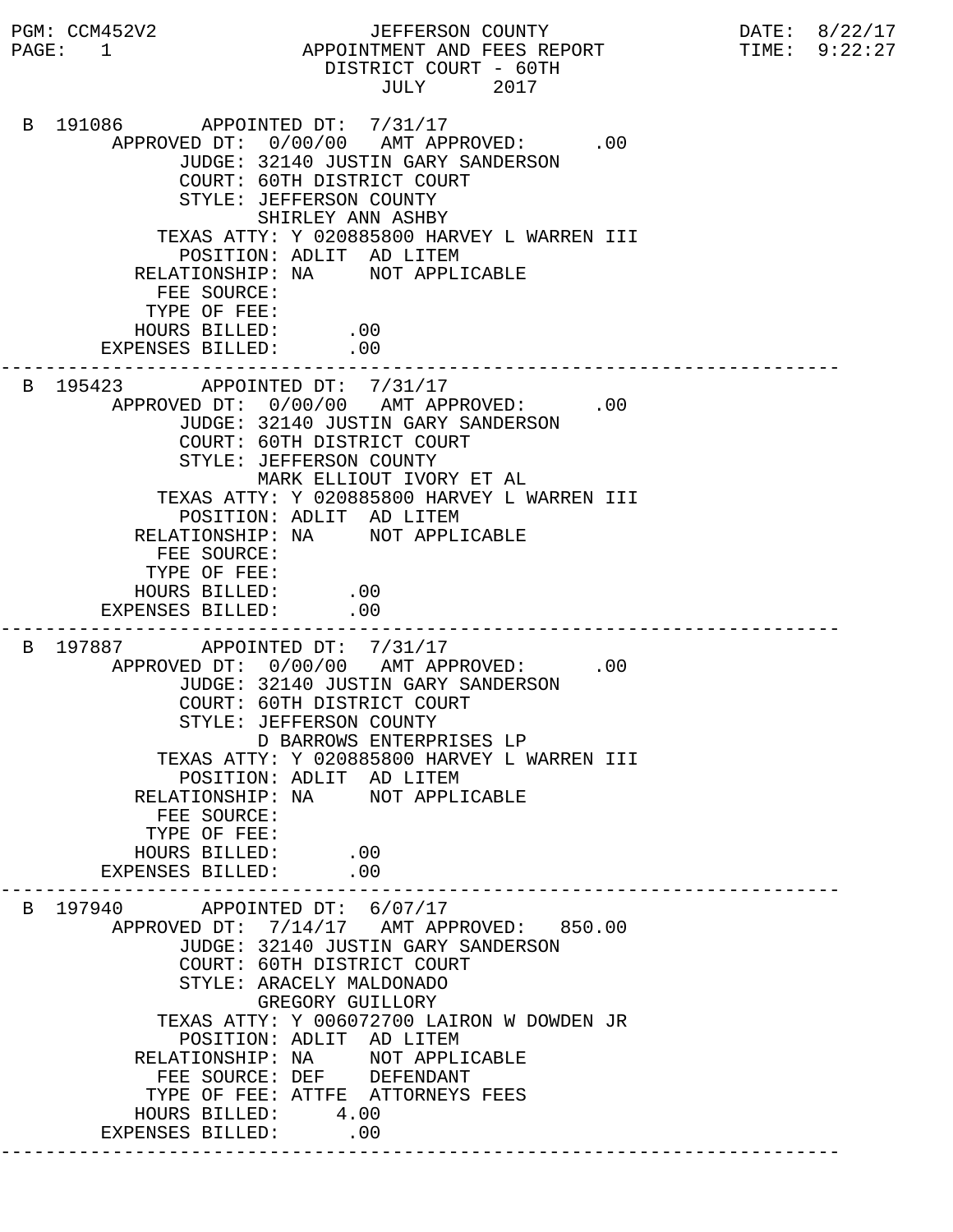PGM: CCM452V2 JEFFERSON COUNTY DATE: 8/22/17 PAGE: 2 APPOINTMENT AND FEES REPORT TIME: 9:22:27 DISTRICT COURT - 60TH JULY 2017 B 198378 APPOINTED DT: 7/13/17 APPROVED DT:  $0/00/00$  AMT APPROVED: .00 JUDGE: 32140 JUSTIN GARY SANDERSON COURT: 60TH DISTRICT COURT STYLE: COMMUNITYBANK OF TEXAS NA WALES INVESTMENTS LLC ET AL TEXAS ATTY: Y 024065876 JOHN PAT PARSONS POSITION: ATTAD ATTORNEY AD LITEM RELATIONSHIP: NA NOT APPLICABLE FEE SOURCE: TYPE OF FEE: HOURS BILLED: .00 EXPENSES BILLED: .00 --------------------------------------------------------------------------- B 199091 APPOINTED DT: 7/31/17 APPROVED DT:  $0/00/00$  AMT APPROVED: .00 JUDGE: 32140 JUSTIN GARY SANDERSON COURT: 60TH DISTRICT COURT STYLE: JEFFERSON COUNTY ADA JACKSON ET AL TEXAS ATTY: Y 020885800 HARVEY L WARREN III POSITION: ADLIT AD LITEM RELATIONSHIP: NA NOT APPLICABLE FEE SOURCE: TYPE OF FEE: HOURS BILLED: .00 EXPENSES BILLED: .00 --------------------------------------------------------------------------- B 199468 APPOINTED DT: 7/31/17 APPROVED DT:  $0/00/00$  AMT APPROVED: .00 JUDGE: 32140 JUSTIN GARY SANDERSON COURT: 60TH DISTRICT COURT STYLE: JEFFERSON COUNTY AMNA A PASHA ET AL TEXAS ATTY: Y 020885800 HARVEY L WARREN III POSITION: ADLIT AD LITEM RELATIONSHIP: NA NOT APPLICABLE FEE SOURCE: TYPE OF FEE: HOURS BILLED: .00<br>PENSES BILLED: .00 EXPENSES BILLED: --------------------------------------------------------------------------- B 199524 APPOINTED DT: 7/28/17 APPROVED DT:  $0/00/00$  AMT APPROVED: .00 JUDGE: 32140 JUSTIN GARY SANDERSON COURT: 60TH DISTRICT COURT STYLE: HERMANDUS SEMIEN HIGMAN MARINE SERVICES INC TEXAS ATTY: Y 002375100 ROBERT A BLACK POSITION: MEDIA MEDIATOR RELATIONSHIP: NA NOT APPLICABLE FEE SOURCE: TYPE OF FEE: HOURS BILLED: .00 EXPENSES BILLED: .00 ---------------------------------------------------------------------------